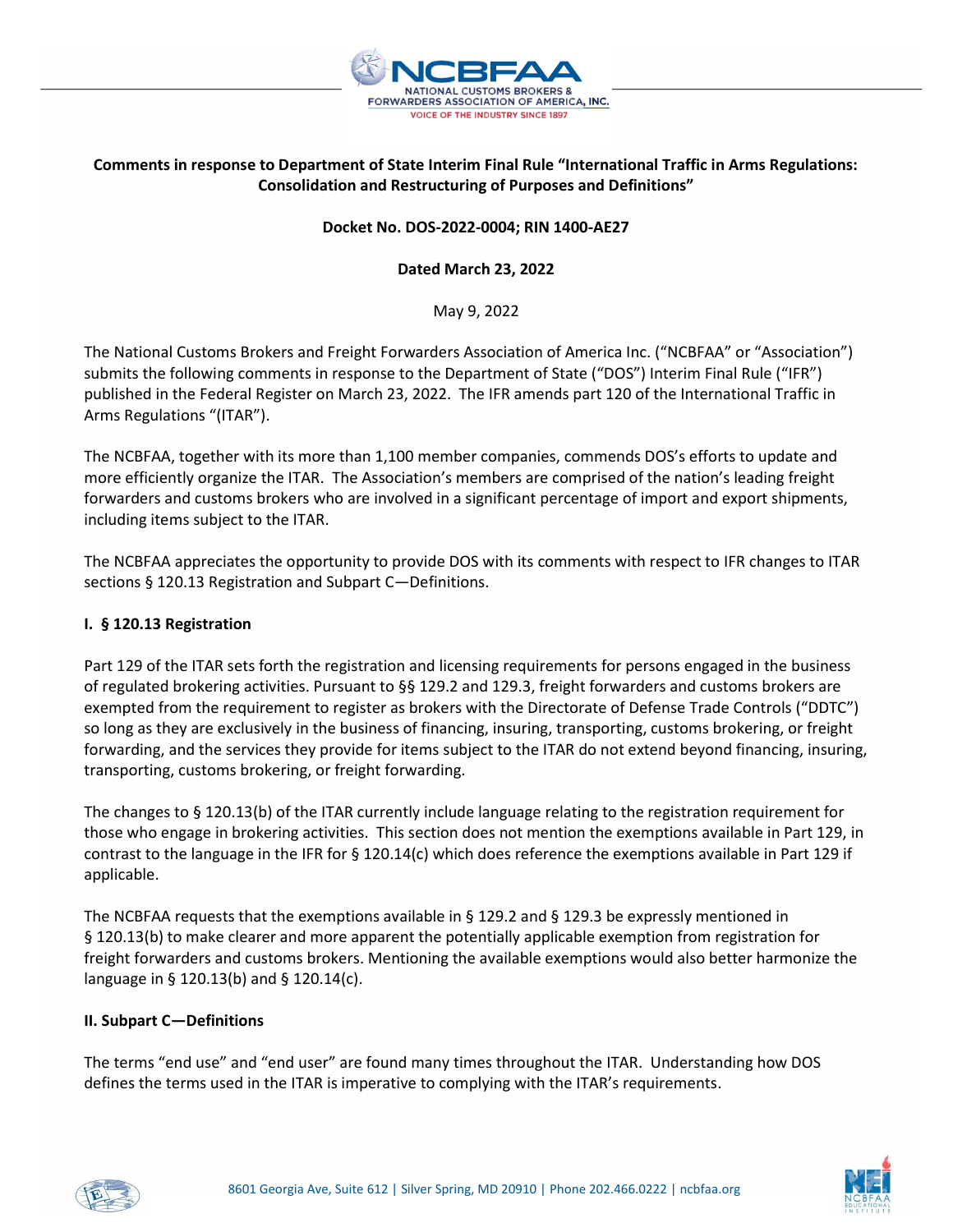

The NCBFAA recommends that the terms "end use" and "end user" be added to Subpart C—Definitions to provide a clear understanding of the ITAR sections that use either or both terms.

For reference, the Foreign Trade Regulations (15 CFR 30.1) defines the term "end user" as "The person abroad that receives and ultimately uses the exported or reexported items. The end user is not an authorized agent or intermediary, but may be the FPPI or ultimate consignee." Similarly, the Export Administration Regulations (15 CFR 772.1) defines the term "end user" as "The person abroad that receives and ultimately uses the exported or reexported items. The end-user is not a forwarding agent or intermediary, but may be the purchaser or ultimate consignee."

Additionally, the NCBFAA was hoping to see an alphabetical listing of definitions, although the Association does understand the logic that DOS applied to the organization and grouping of the terms.

This concludes the Association's comments. The NCBFAA hopes that these comments assist Department of State with their update and re-organization of part 120 of the ITAR.

Respectfully Submitted,

Jose D. Gonzalez

Jose D. Gonzalez President NCBFAA